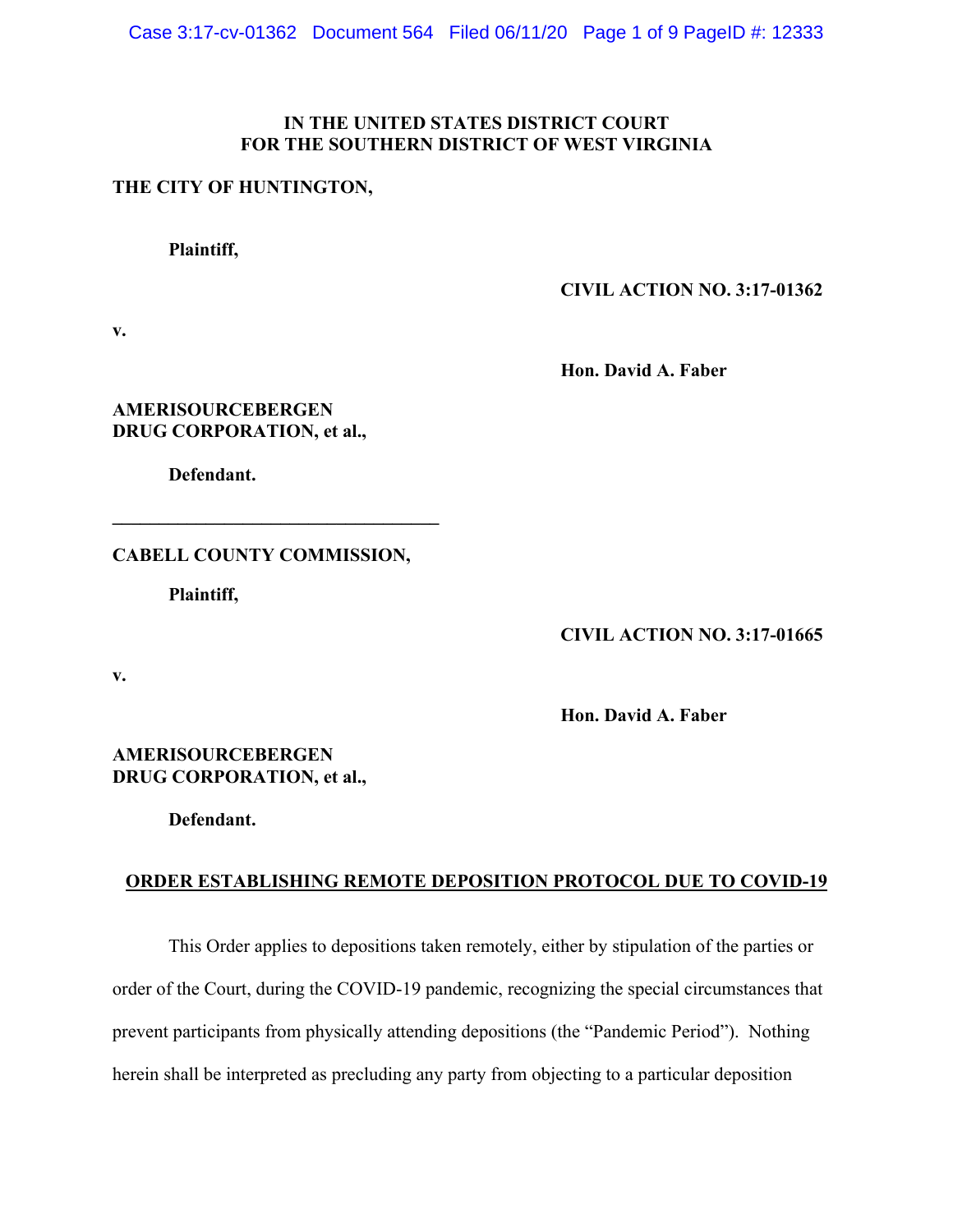occurring remotely based on the specific circumstances of the deponent, the nature of the

deposition, or other particularized facts. Except where inconsistent with this Order, the MDL

Protocol for Depositions, dated September 6, 2018, shall apply.

1. PROCEEDING WITH A REMOTE DEPOSITION

A party seeking to depose a witness must first notify national and local counsel for that witness in writing of its intent to depose that witness, following which, after a period of advance coordination, the party may notice the deposition. During the advance coordination, and prior to scheduling and noticing any remote deposition, counsel for the party seeking the deposition and counsel for the witness shall take into account the following:

A. **Public Health.** The conditions and procedures proposed for conducting a remote deposition must give due account to applicable health directives in place at the time of the deposition and recommendations and individual medical advice affecting Participants.<sup>1</sup> No person shall be required to violate or disregard applicable health directives and recommendations or the advice of his or her physician.

B. **Status of the Deponent**. The Court understands that certain individuals may have personal or professional circumstances relating to the current crisis that either prevent them from participating in a deposition altogether or significantly limit their ability to sit for a deposition for a sustained period of time, and it expects all parties to be respectful and accommodating of such circumstances. A deposition that is noticed to take place remotely without advance agreement that the witness is available and able to proceed remotely at the noticed time shall be deemed void and unenforceable ab initio, and no motion shall be necessary to quash such a notice. A witness or their attorney may reschedule remote depositions for good cause, which includes: (a) changed circumstances in their health or their family's health; and (b) a written representation of counsel that the deposition must be moved to accommodate the witness's professional obligations due to the COVID-19 pandemic. Any disagreements regarding the availability of the witness to be deposed remotely on a requested date shall be resolved by the Court or the Special Master. Absent the circumstances referenced above, however, the Court generally will not quash a deposition notice on the grounds that a party seeks a Remote Deposition.

C. **Right to Counsel**. A deponent has a presumptive right to receive in person the confidential advice and assistance of counsel in: (a) preparing for the deposition and (b) defending the deposition. This Order does not modify or abridge that right in any way; nor does this Order modify or abridge the right of any party taking a deposition to do so in person if it prefers to do so. But the noticing party's choice to participate in a

 $<sup>1</sup>$  For purposes of this Order, "Participants" are those who are essential for a deposition,</sup> including the deponent, the deponent's attorney, the attorney(s) taking the deposition, the court reporter, the videographer, and any technician(s) providing support services. "Attendees" are other persons (such as lawyers for another party who wish to observe) who are entitled to attend the deposition.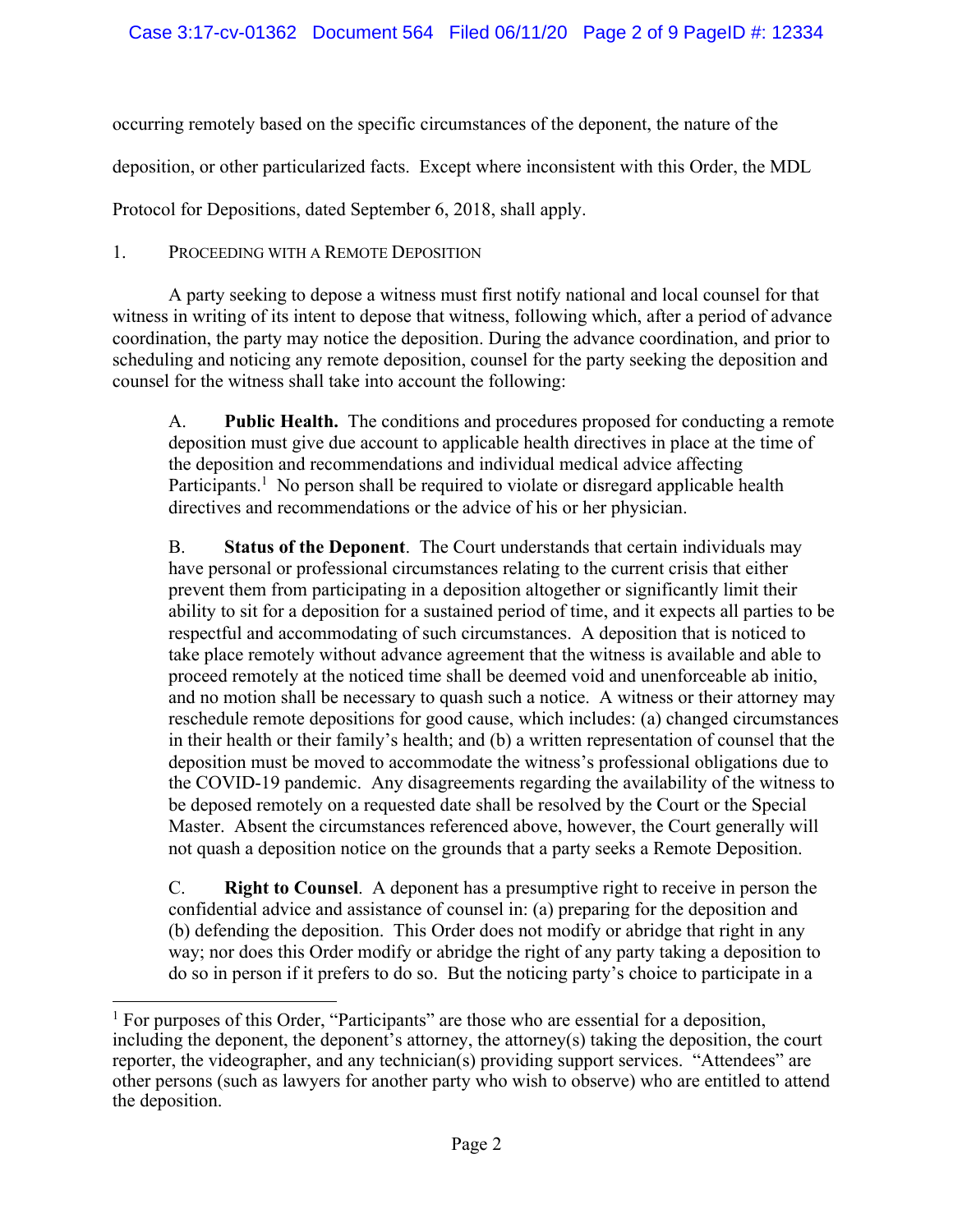deposition remotely shall not be reason to prevent the defending counsel from defending the deposition in person.

D. **Private, Quiet, and Secure Locations**. Participants must each have access to a private, quiet, and secure room where he or she will be uninterrupted and where confidentiality of the proceedings may be preserved for the entirety of the deposition. In addition, the deponent should have access to a neutral background that does not reveal or suggest details of that individual's personal family composition, financial situation, religion, or similarly personal matters.

E. **Confidentiality/Security**. To ensure the confidentiality of the deposition and any exhibits: (i) only those persons who are permitted pursuant to the Protective Order entered in this case shall participate in, listen to, or view the deposition or exhibits; (ii) all Participants and Attendees must be able to participate through a secure audio/video conferencing platform that, at a minimum, provides verifiable end-to-end encryption, requires unique user-identity authentication, and employs a vendor-moderated "green room" or "lobby" feature; and (iii) Participants must receive and maintain any exhibits securely.

- 1. All Participants who connect to the audio/video platform must connect, through a private, password-protected network. Connection through a public Wi-Fi network is not permitted.
- 2. The noticing party shall ensure that technical and other information concerning the security of the proposed audio/video platform is available to all Participants on request at least ten days before the deposition.

# F. **Access to Suitable Hardware and Software**.

- 1. When the party seeking a deposition first provides counsel for the witness with written notification of its intent to depose a witness remotely, and in no case less than 21 days prior to the deposition, the noticing party shall inform all parties of (1) the videoconferencing platform it intends to use; (2) the minimum technical specifications required for the secure and uninterrupted use of that platform, including equipment, software, and internet bandwidth requirements; (3) additional software, if any, that will be used during the deposition; and (4) the names and contact information of the individuals who will support the deposition and who can answer questions about technical requirements. The noticing party shall promptly inform all parties of any updates to the noticed videoconferencing platform that are implemented in the time between providing this notice and the date of the deposition.
- 2. Each Participant must possess a laptop, desktop, tablet, or other suitable device with internet, webcam, and microphone capabilities as well as necessary internet browser and other software. Devices to be used must be secured with appropriate firewalls, VPN, or similar security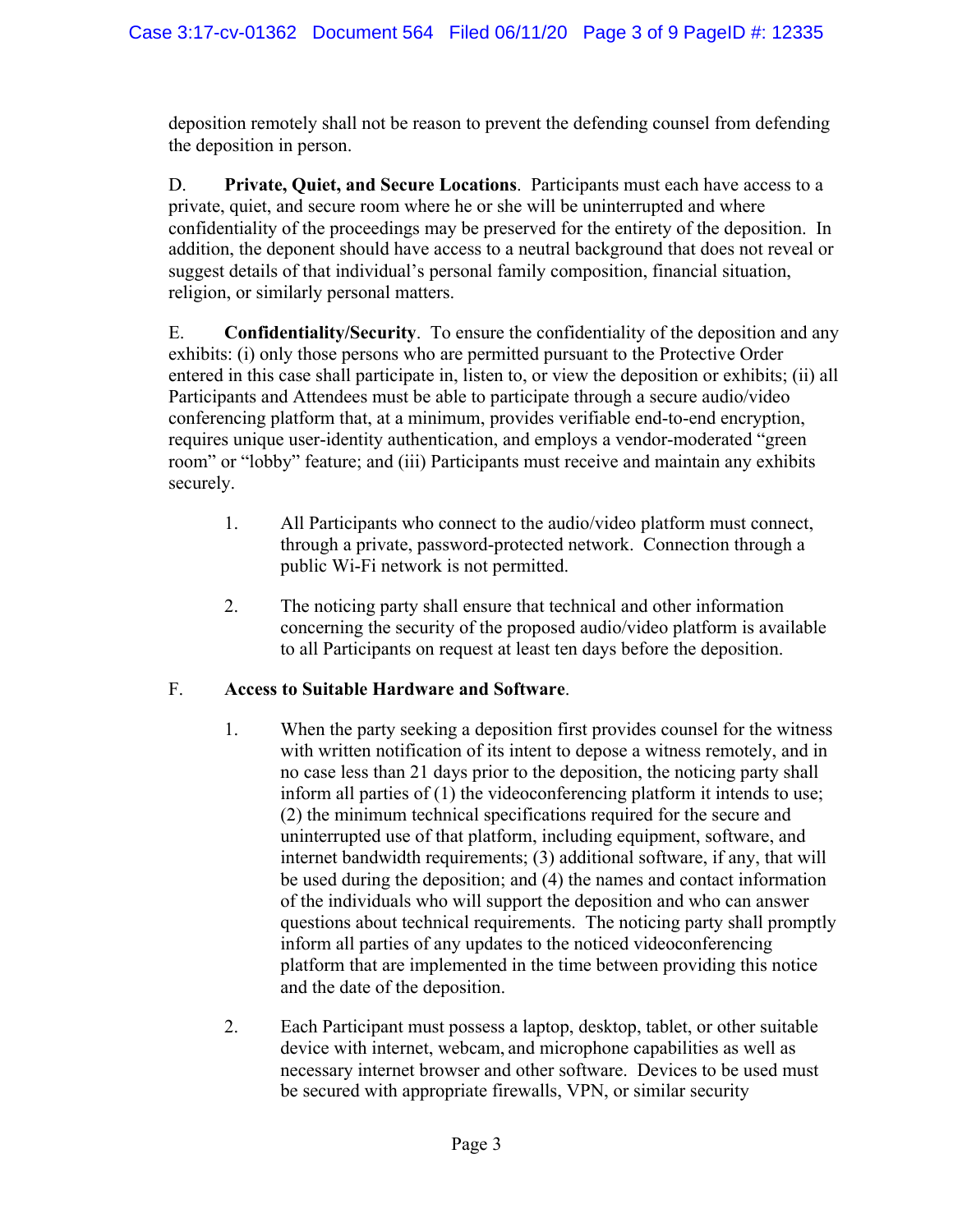infrastructure. If the deponent does not have access to such a device, counsel for the deponent shall undertake reasonable efforts to provide the deponent with such device. If the deponent is a third party and not affiliated with a party, the noticing party shall be responsible for ensuring that the deponent possesses all necessary equipment and software.

G. **Connectivity**. The deponent must have sufficient internet connectivity and bandwidth to support a video deposition. Such capacity shall be sufficient to ensure that when used with the deposition platform, there will be (a) high-quality video upload (from the deponent) and download (to other Participants), (b) no material time discrepancy between audio and video, and (c) consistent connectivity, with no material disruptions.

- 1. The available internet connection must be a Broadband connection (cable or satellite) of at least 10Mbps or better.
- 2. Where practicable, defending counsel shall arrange a test of the deponent's equipment with the deposition vendor using the planned system at least 48 hours in advance of the deposition. Any participating lawyer may also request such an advance test for his or her own equipment and internet connection, and such requests shall be reasonably accommodated.

H. **Special Circumstances of the Witness**. To the extent that the witness is confronted with special circumstances that require accommodation, the parties shall discuss in good faith reasonable options to proceed in a manner that avoids such conflicts. No such option for accommodating the special circumstances of the deponent shall impose unreasonable burdens on the deponent or others in the household or require the deposition to take place outside of normal business hours, absent consent of all Participants.

2. NOTICING A REMOTE DEPOSITION

**A.** A party will not notice any remote deposition until it has confirmed that all of the conditions set forth in Section 2 have been satisfied, or can be satisfied for the proposed deponent by the time of the deposition. All parties shall cooperate to provide the necessary confirmations in a timely manner.

B. Counsel for the noticing party and the deponent will attempt to resolve any dispute concerning whether the conditions of Section 2 are satisfied for a particular witness/deposition. If such dispute cannot be resolved by counsel, the party seeking the deposition may seek guidance from the Court.

C. The notice shall be served on all parties at least 15 days in advance of the deposition and shall specifically advise that the deposition will be taken remotely and include the date and time of the deposition. The notice shall identify the vendor that the noticing party has retained to facilitate the remote deposition and provide contact information (name, e-mail, and telephone number) for an official or responsible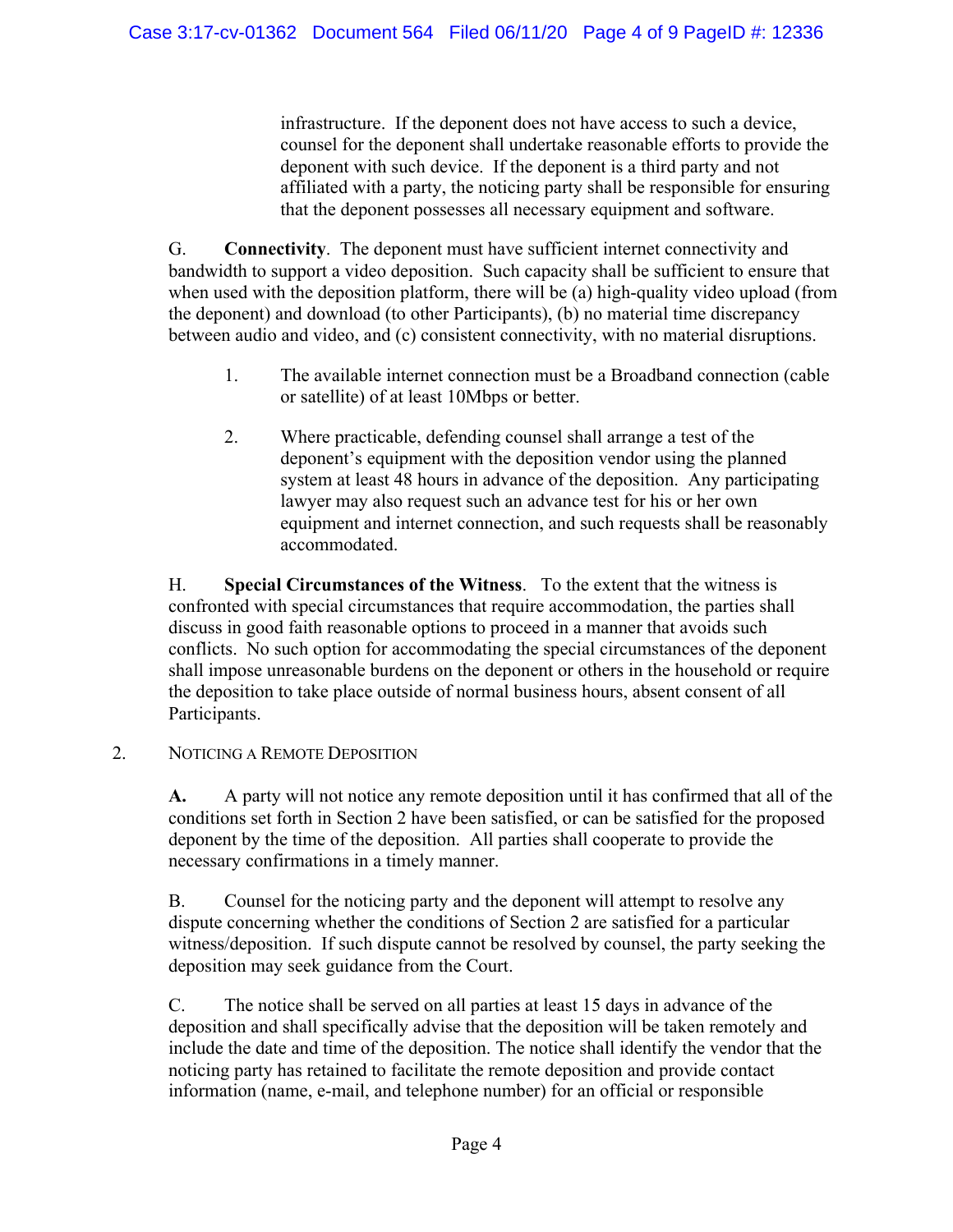employee of the vendor and any other person(s) who have been appointed to provide technical support during the deposition.

## 3. CONDUCTING A REMOTE DEPOSITION

A. Any remote deposition shall use a platform and system(s) that comply with all requirements of this Protocol, including providing high-quality and reliable video and audio streaming to all Participants and Attendees; full synchronization of audio and video with each other and with real-time transmission from the court reporter; and the ability of every Participant to be heard clearly by all other Participants even if another Participant is speaking (*e.g.*, if an objection is being stated). If counsel for the deponent is in the same room with the deponent but the questioning attorney is not, the noticing party shall provide the witness and defending counsel a video display of the questioning attorney.

B. No later than 24 hours in advance of a deposition, the parties shall provide names of all planned Participants and Attendees to the vendor retained to facilitate the deposition. Attendees other than Participants shall place their microphones on "mute" during the deposition except when needed to assert an objection. To the extent a party's designated Attendee is unable to attend the deposition for any reason within the final 24 hour period, that party may designate a new Attendee. Upon notice to all parties, that new Attendee may use the credentials and/or password provided to the original Attendee.

C. The noticing party and/or its vendor must ensure that only registered Participants and Attendees are sent a link to join the deposition; no link should be posted on a website or otherwise made publicly available. The deposition conference password shall be provided in a separate e-mail communication from the e-mail communication providing the platform link. The vendor facilitating the deposition shall allow only authorized Attendees to access the deposition by using features such as a "waiting room." The vendor shall maintain a list of all Participants and Attendees.

D. The party noticing the deposition shall arrange for technical support for the duration of the deposition, to be available to any Participant or Attendee in the event of technological issues.

E. The vendor shall provide a real-time transcript during the deposition that shall be available to all Participants and Named Attendees, upon request, via a feed that can be accessed through the same device on which the video feed is being viewed or via a second device.

F. The vendor's software/application shall automatically alert the court reporter if any Participant is disconnected from the deposition. The deposition shall be stopped immediately to resolve connectivity issues or other issues that affect participation in the remote deposition, such as issues relating to undue slowness, a loss of either of video or audio or a mismatch between the audio and video feeds. Any time during which the deposition is paused due to technical issues experienced by a Participant will not count against the 7-hour time limitation in Rule  $30(d)(1)$ .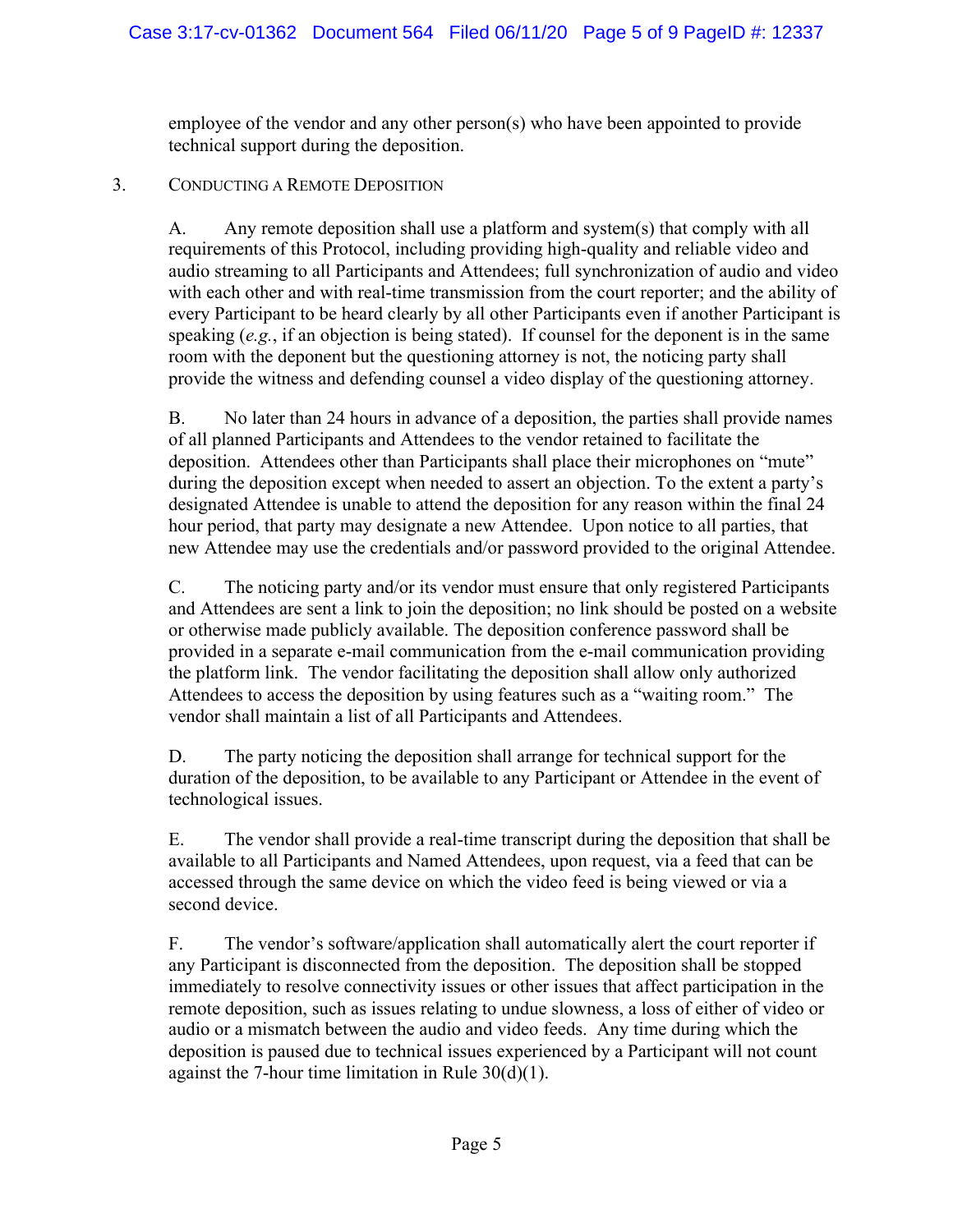G. A videographer shall remotely capture the deposition video and provide a certified recording. The video recording shall be only of the deponent, and only time on the record in the deposition shall be recorded.

H. If privileged information is disclosed during the deposition due to a technical disruption, or to the extent any privileged conversation between a deponent and the deponent's counsel is captured by a videoconferencing or other recording device, such disclosure shall not be deemed a waiver of privilege.

I. The questioning attorney shall wait until it is clear that a question has been fully answered before interjecting or asking another question. Any system and equipment used for a remote deposition must permit the defending lawyer(s) or other Attendees to assert objections in real time. If the defending lawyer is unable to do so, the deposition shall be suspended until the situation can be corrected. If any lawyer is prevented from asserting a timely objection on the record due to a technical disruption, that lawyer should attempt to assert the objection before the deposition ends, in which case it will be preserved as if it had been timely presented and recorded. If technical issues arise which prevent the objecting attorney from participating in the deposition whereby it becomes impossible for the objecting attorney to place a timely objection on the record before the deposition ends, and within five business days of receipt of the final transcript that attorney provides a sworn affidavit setting forth the facts on why the attorney was unable to place that objection on the record before the deposition ended, the objection will be preserved. Any dispute about the validity of such an objection may be presented to the Special Master. Any objection by any party is preserved for all other parties on the same side without the need to join in the same; thus, while any party may assert an objection that the defending counsel does not assert, counsel should not repeat or "join" an objection already made by another lawyer.

### 4. AUTHORITY OF COURT REPORTER TO SWEAR DEPONENT IN REMOTELY

A. The deposition shall be deemed to have been conducted before a court reporter even if the court reporter is not physically present with the deponent so long as the court reporter attends the deposition via reliable remote means (*e.g.*, videoconference) and so long as all Participants (including the court reporter) can hear and be heard by all other Participants at all times.

### 5. EXHIBITS

A. Counsel introducing exhibits during the deposition shall make all exhibits utilized during a particular deposition available in hard copy (paper) form to the deponent and other Participants prior to a deposition as set forth herein. The noticing party and any other party who intends to use exhibits during the deposition shall deliver complete copies of all potential exhibits to be used to all Participants so that they are received at least 48 hours before the scheduled start of the deposition. Each exhibit shall be in hard copy in a separate numbered envelope or binder, which may be sealed. Except as provided for in Paragraph 5.F below, parties are prohibited from using, introducing or asking questions about an exhibits or other documents that were not provided by this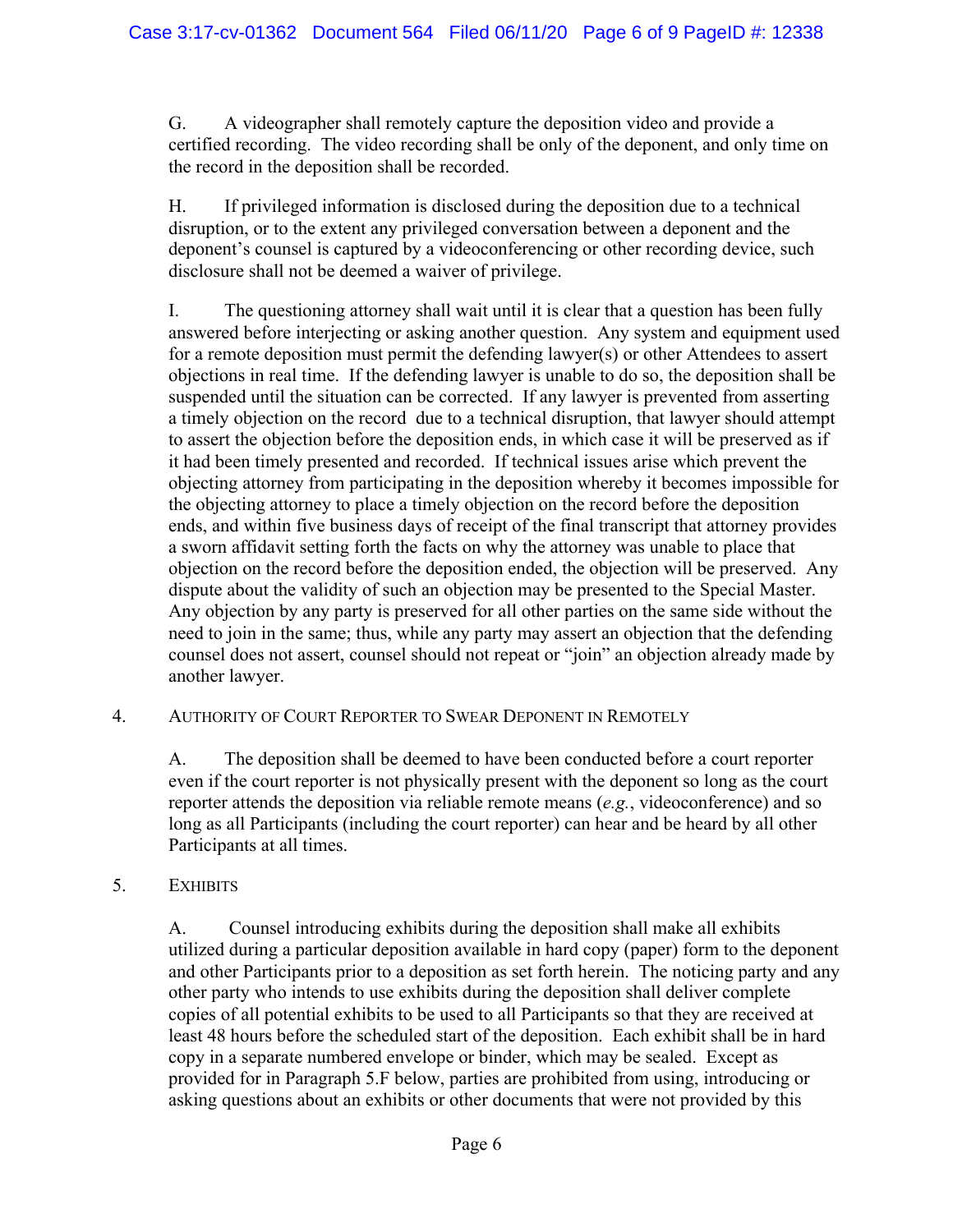deadline. (However, this limitation does not apply to defending counsel for purposes of follow-up examination.) Complete copies of exhibits must also be made available to Attendees by the time they are used in the deposition, either in hard copy or in electronic form. Hard copy exhibits provided in sealed envelopes or other containers may not be opened by the deponent and his/her counsel until instructed to do so by the questioning attorney. Any unused sealed envelopes shall be destroyed upon completion of the deposition.

B. To permit delivery of exhibits, the noticing party may require that all Participants provide addresses to be used for this purpose. An address provided pursuant to this Section shall be regarded as highly confidential and may not be used by the noticing party for any purpose other than arranging for delivery of exhibits.

C. When delivered, each exhibit shall be separated from the others in a clearly identifiable manner (e.g., by numbered tabs) so that they can be readily located by the deponent and other Participants. Parties are strongly encouraged to pre-mark each exhibit with exhibit numbers for use at the deposition. Exhibits need not be used during the deposition in numerical order.

D. Following completion of the deposition, the deponent will secure the exhibits that were used in the deposition in an envelope or box immediately following the deposition and will not alter any exhibit (mark up, remove pages, etc) after the conclusion of the deposition. Participants shall store the exhibits in a secure location that protects confidentiality. Counsel for the deponent – or, in the case of an unrepresented deponent, noticing counsel – shall arrange for the delivery of the official set of exhibits from the deponent to the court reporter. To preserve confidentiality, unused exhibits in the possession of the deponent shall be returned or destroyed as the noticing party directs.

E. If the noticing party wishes also to use an electronic version of an exhibit during the course of the deposition, it must identify where the corresponding hard-copy document can be located so that the deponent may review and answer questions based on the hard-copy document. The noticing party may direct the deponent to portions of the electronic version of the document on the video deposition screen, provided the noticing party indicates where in the hard-copy document those portions may be found. But the witness may not be required to review a document on the screen if he or she chooses not to do so and prefers instead to review the hard copy only. This protocol neither restricts nor enlarges a deponent's right to review portions of a document other than those to which the noticing party specifically directs the deponent.

F. If an unusual circumstance arises where counsel conducting the witness examination could not have anticipated using an exhibit and therefore could not provide a hard copy of the exhibit in advance of the deposition, that counsel may present the exhibit electronically using a shared screen. An exhibit provided only electronically in this manner must be made available to the deponent to review in its entirety, and the witness must be afforded the independent ability to review the exhibit in its entirety, and the witness must be afforded the independent ability to control manipulation of the document (scrolling, etc.) to facilitate that review. Full electronic copies of the exhibit must be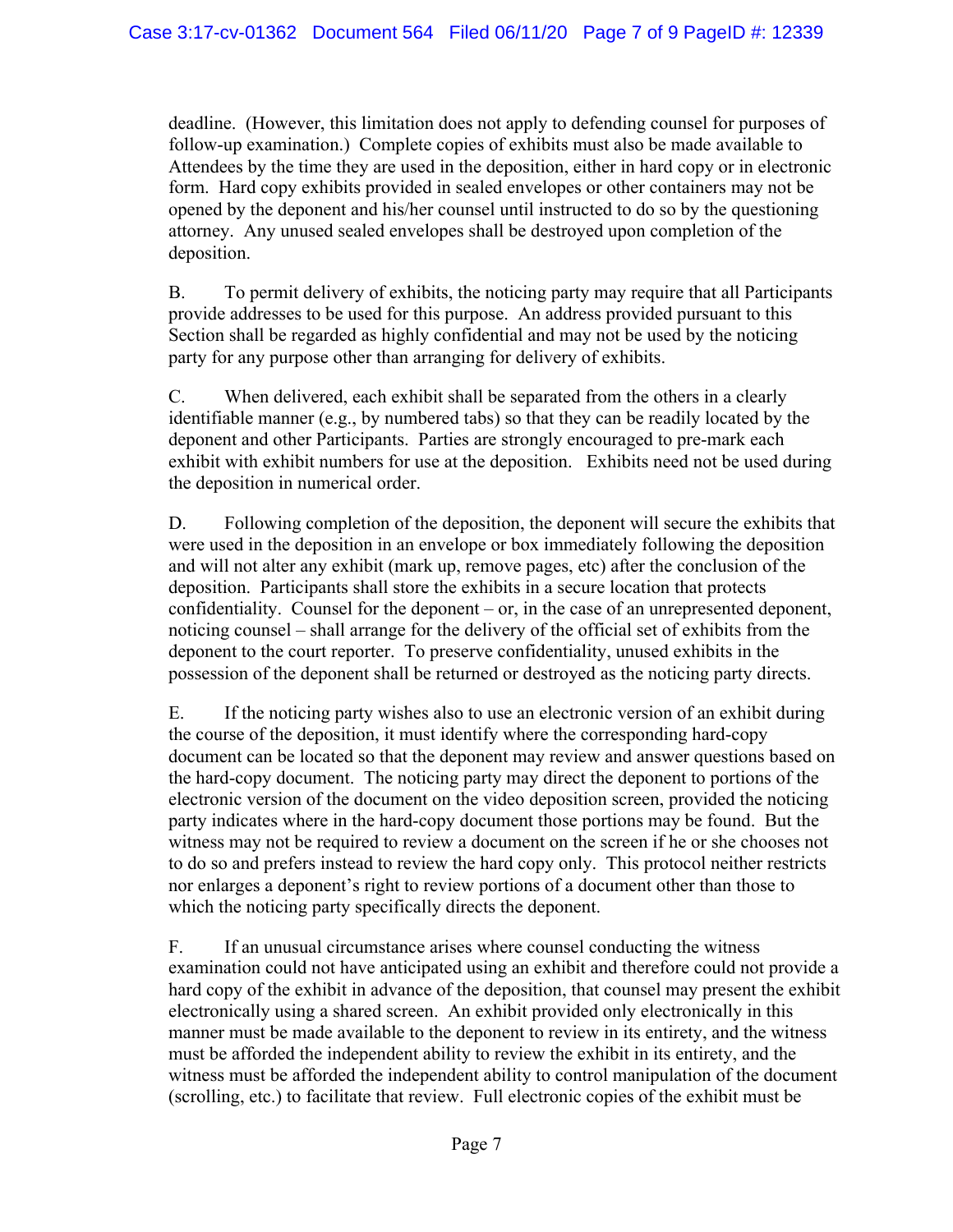transmitted to all Participants, and received by them, before questioning begins on the exhibit. The attorney using the exhibit will be responsible for providing the marked original to the court reporter.

#### 6. CONDUCT DURING A DEPOSITION AND COMMUNICATIONS WITH THE WITNESS

A. During live testimony on the record, attorneys shall not communicate in any manner with the deponent in any way that cannot be heard or seen by all Participants to the deposition. This includes private messages of any kind, including but not limited to instant messages or text messages conveyed through phones, smart watches, or similar devices. Such prohibition shall not affect the right of the deponent and her/his lawyer(s) to communicate in private off the record to the extent otherwise permitted under the applicable rules.

- 1. To the extent that the vendor's technology includes a "chat" feature or similar capabilities, the noticing party shall ensure that the vendor either: (a) disables the feature or (b) implements settings (if available) that require all communications to be seen by all Participants. Nothing in this provision is to be read as prohibiting otherwise appropriate communications among Participants and/or Attendees by other means.
- 2. A deponent may consult privately with counsel during any time such consultation would be permissible if the deposition were taken live, including by asking for a break to seek advice on a possible issue of privilege.
- B. In instances where counsel for the deponent is in the same room with the deponent but the questioning attorney is not, the noticing party may provide for a second video camera to record the actions of the deponent's attorney and/or any other Participants present in the same room as the deponent during times that the deponent is on the record. Any such additional camera must be turned off during breaks and will not be considered part of the official record unless separately introduced as evidence in support of a noticed motion directed at the conduct of the lawyer during the deposition.
- C. All persons attending the deposition shall be identified on the record, and no person may attend the deposition who is not identified on the record.

### 7. MODIFICATION BY AGREEMENT

The requirements of this Order may by modified with respect to an individual deposition upon written agreement of all parties.

8. RESERVATION OF RIGHTS

Any party shall be entitled to oppose any procedure adopted for a remote deposition insofar as it contends that protections provided herein, or their implementation in a